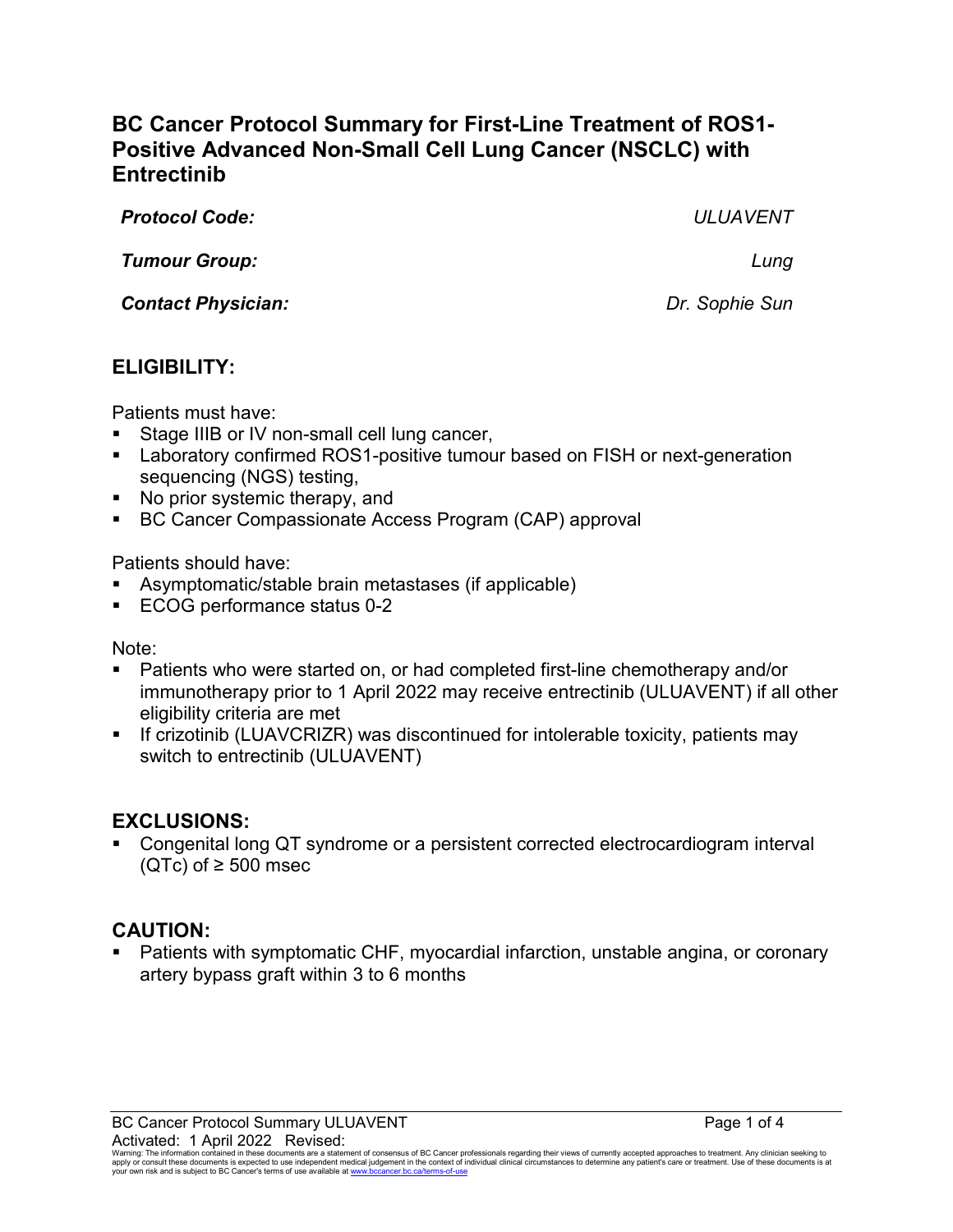## **TESTS:**

- Baseline: CBC & differential, platelets, creatinine, alkaline phosphatase, ALT, total bilirubin, LDH, calcium, magnesium, uric acid, sodium, potassium, ECG, muga scan or echocardiogram to assess LVEF
	- $\circ$  C-reactive protein and albumin (optional, and results do not have to be available to proceed with first treatment)
- During treatment: CBC & differential, platelets, alkaline phosphatase, ALT, total bilirubin and LDH should be checked two weeks after starting entrectinib and at each subsequent visit thereafter
- As required: muga scan or echocardiogram to assess LVEF, ECG, uric acid, calcium, magnesium, sodium, potassium, creatinine; chest X-ray and scans to monitor index lesions

## **PREMEDICATIONS:**

no premedications needed

# **TREATMENT:**

| Drug        | <b>Dose</b>       | <b>BC Cancer Administration Guideline</b> |
|-------------|-------------------|-------------------------------------------|
| entrectinib | 600 mg once daily | Рſ                                        |

#### **Dose reduction**:

Dose level -1: 400 mg once daily

Dose level -2: 200 mg once daily

 Careful re-evaluation after initiation of therapy is essential as entrectinib should be continued *only if* tumour regression continues or the disease is stable and cancerrelated symptoms have improved. Continued entrectinib for "psychological" palliation in the face of progressive disease is inappropriate.

# **DOSE MODICATIONS:**

**1. Hematological:**

| ANC $(x109/L)$               | <b>Dose</b>                                                                                        |
|------------------------------|----------------------------------------------------------------------------------------------------|
| greater than or equal to 1.0 | 600 mg once daily                                                                                  |
| less than 1.0                | Withhold until recovery, then resume at<br>same or reduced dose level as clinically<br>appropriate |

BC Cancer Protocol Summary ULUAVENT **Page 2 of 4** Activated: 1 April 2022 Revised:

Warning: The information contained in these documents are a statement of consensus of BC Cancer professionals regarding their views of currently accepted approaches to treatment. Any clinician seeking to<br>apply or consult t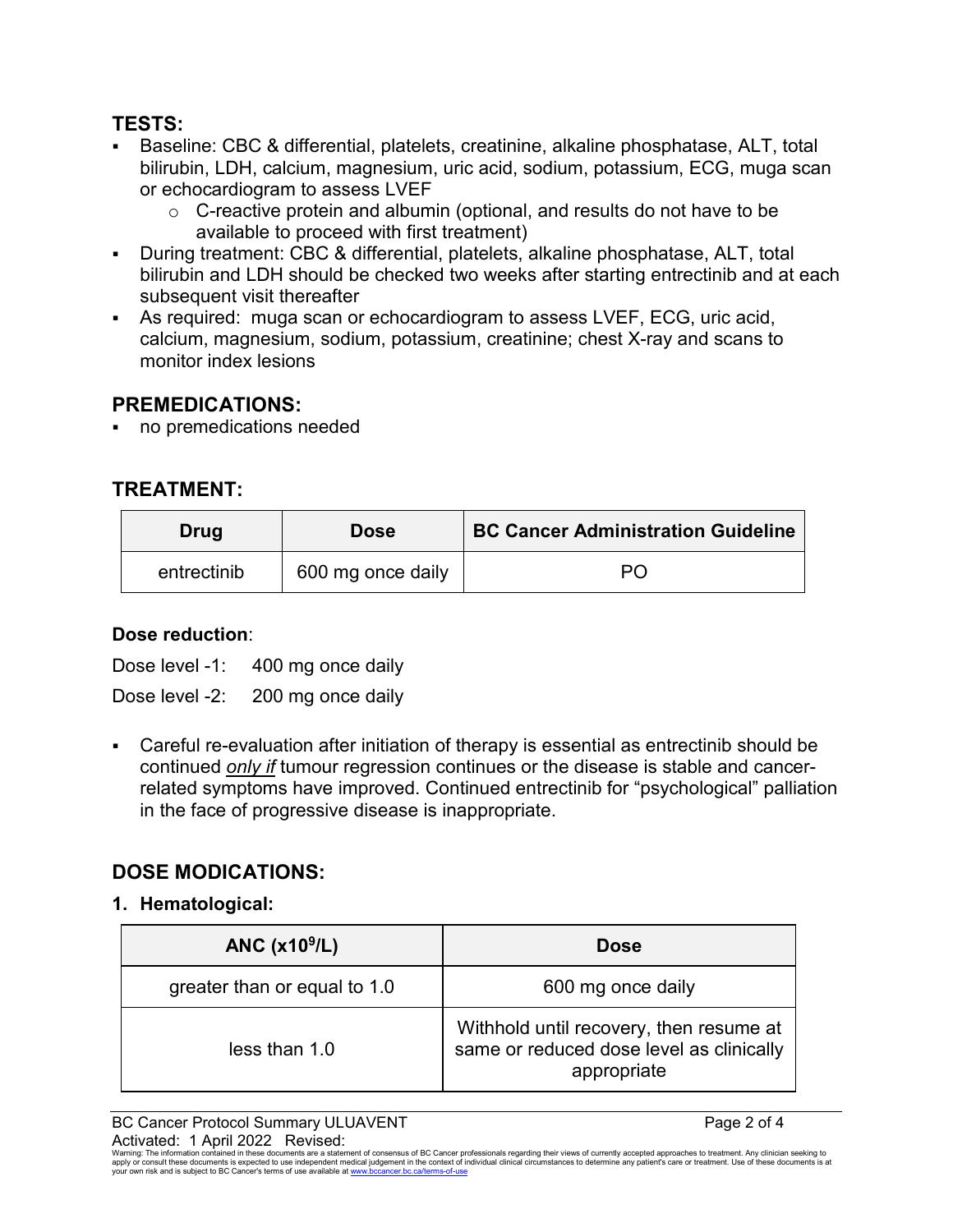## **2. Hepatic Dysfunction:**

| <b>Severity</b>                                                                        | Dose                                                                                                                                                                                                                                                                        |
|----------------------------------------------------------------------------------------|-----------------------------------------------------------------------------------------------------------------------------------------------------------------------------------------------------------------------------------------------------------------------------|
| Grade 3 elevation                                                                      | Withhold until recovery to $\leq$ Grade 1 or<br>baseline. Resume at same dose if<br>resolution occurs within 4 weeks.<br>Permanently discontinue if no<br>resolution within 4 weeks. Resume at<br>reduced dose for recurrent Grade 3<br>events that resolve within 4 weeks. |
| Grade 4 elevation                                                                      | Withhold until recovery of to $\leq$ Grade 1<br>or baseline. Resume at reduced dose<br>if resolution occurs within 4 weeks.<br>Permanently discontinue if no<br>resolution within 4 weeks.<br>Permanently discontinue for recurrent<br>Grade 4 events.                      |
| ALT elevation to > 3.0 x ULN and<br>concurrent bilirubin elevation<br>to $> 1.5$ x ULN | Permanently discontinue                                                                                                                                                                                                                                                     |

- **3. QTc Prolongation:** treatment interruption is required for QTc > 481 msec.
- **4. Congestive Heart Failure:** treatment interruption and subsequent dose reduction is required for Grade 2 or Grade 3 CHF. Permanently discontinue treatment for Grade 4 CHF.
- **5. Drug interactions:** dose modification is required for concurrent use with moderate or strong CYP 3A4 inhibitors. Refer to BC Cancer Drug Manual.
- **6. CNS Effects:** treatment interruption and subsequent dose reduction is required for Grade ≥ 2 events.

# **PRECAUTIONS:**

- 1. **Cardiovascular**: Congestive heart failure (CHF) has been reported and may occur in patients with or without a history of cardiac disease. Patients should be carefully monitored; patients with clinical signs and symptoms of CHF, including shortness of breath or edema, should be evaluated and treated as clinically appropriate.
- 2. **Hyperuricemia**: monitor for signs and symptoms of hyperuricemia; urate-lowering medications may be required as clinically indicated.
- 3. **Skeletal fractures**: entrectinib increases the risk of fractures.
- 4. **Vision disorders**: vision disorders may include blurred vision, photophobia, diplopia, visual impairment, photopsia, or other changes. Consider ophthalmological exam for patients with new visual changes. Ability to drive or operate machinery may be compromised.

BC Cancer Protocol Summary ULUAVENT **Page 3 of 4** Activated: 1 April 2022 Revised:

Waming: The information contained in these documents are a statement of consensus of BC Cancer professionals regarding their views of currently accepted approaches to treatment. Any clinicial sexpected by the sedical metal your own risk and is subject to BC Cancer's terms of use available a[t www.bccancer.bc.ca/terms-of-use](http://www.bccancer.bc.ca/terms-of-use)